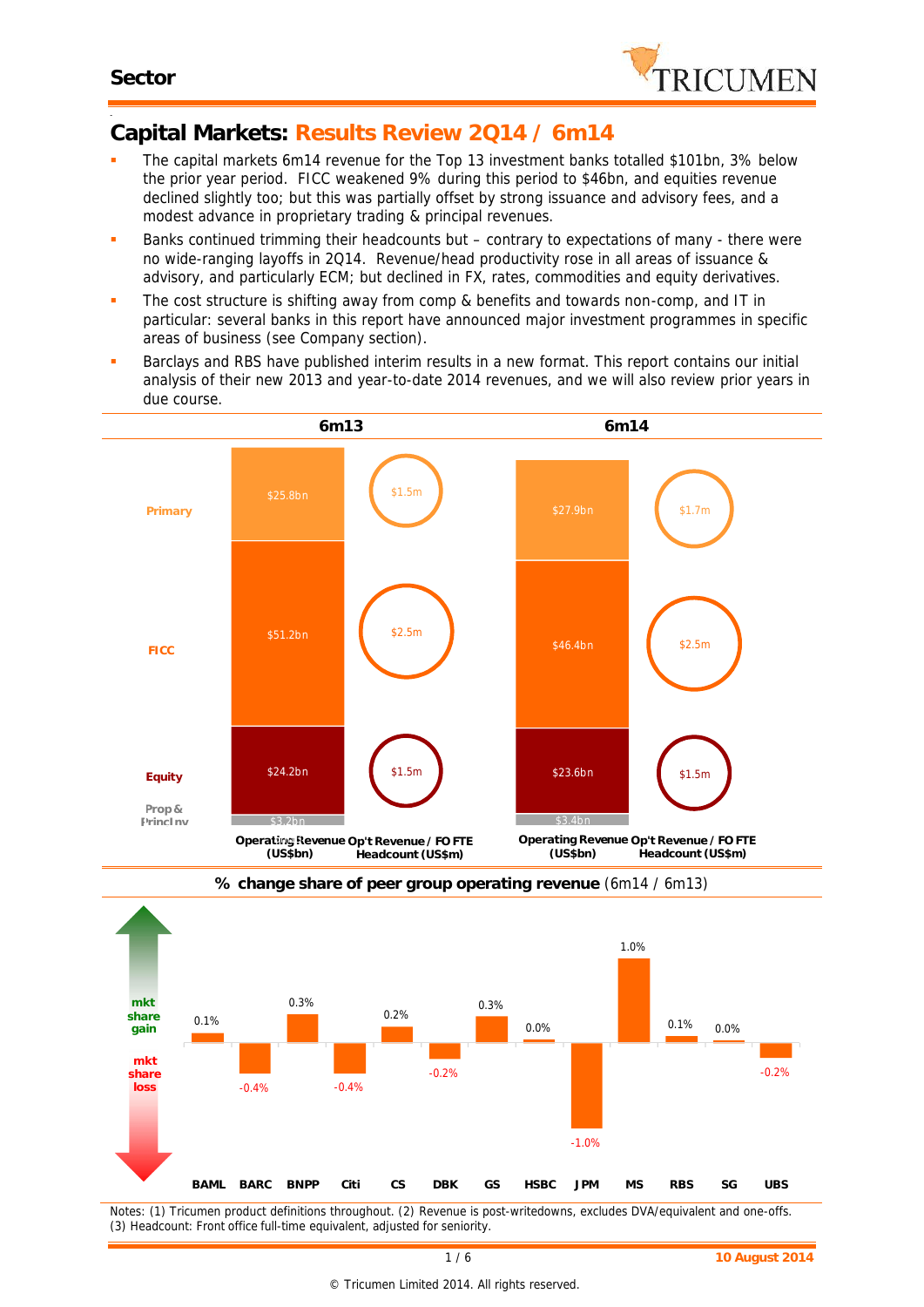

## **Primary issuance & Advisory**

- In 1H14, DCM global volumes and fees were flat versus 1H13. Europe was the standout: fees and volumes advanced in bonds *and* loans. In the Americas, loan fees were spurred by demand from US primary dealers and investors seeking yield. HY bond returns lagged HG returns in 2Q14 in APAC; analysts blamed this on China's economic slowdown and signs of overleveraging.
- **Securitisation:** signs of revival across the board. MBS origination and trading volumes were flat q/q but stronger y/y; in the US, banks are trying to securitise HELOCs. ABS issuance is growing; in June-14, ECB said it may buy 'simple and transparent' ABS, to support the Euro economy. In June, DBK launched a \$480m CMBS issue backed by loans to Italian property (Company section).
- In 1H14, ECM fees surged, especially in Europe, followed by MEA and APAC ex-Japan; Americas and Japan also grew fees, though more modestly. Top players grew their share of the fee pool.
- The fee growth in M&A in 1H14 outpaced the growth in volumes in all regions except Japan, where both declined slightly; financials, healthcare and tech sectors were the outperformers.





**% change share of peer group operating revenue** (6m14 / 6m13)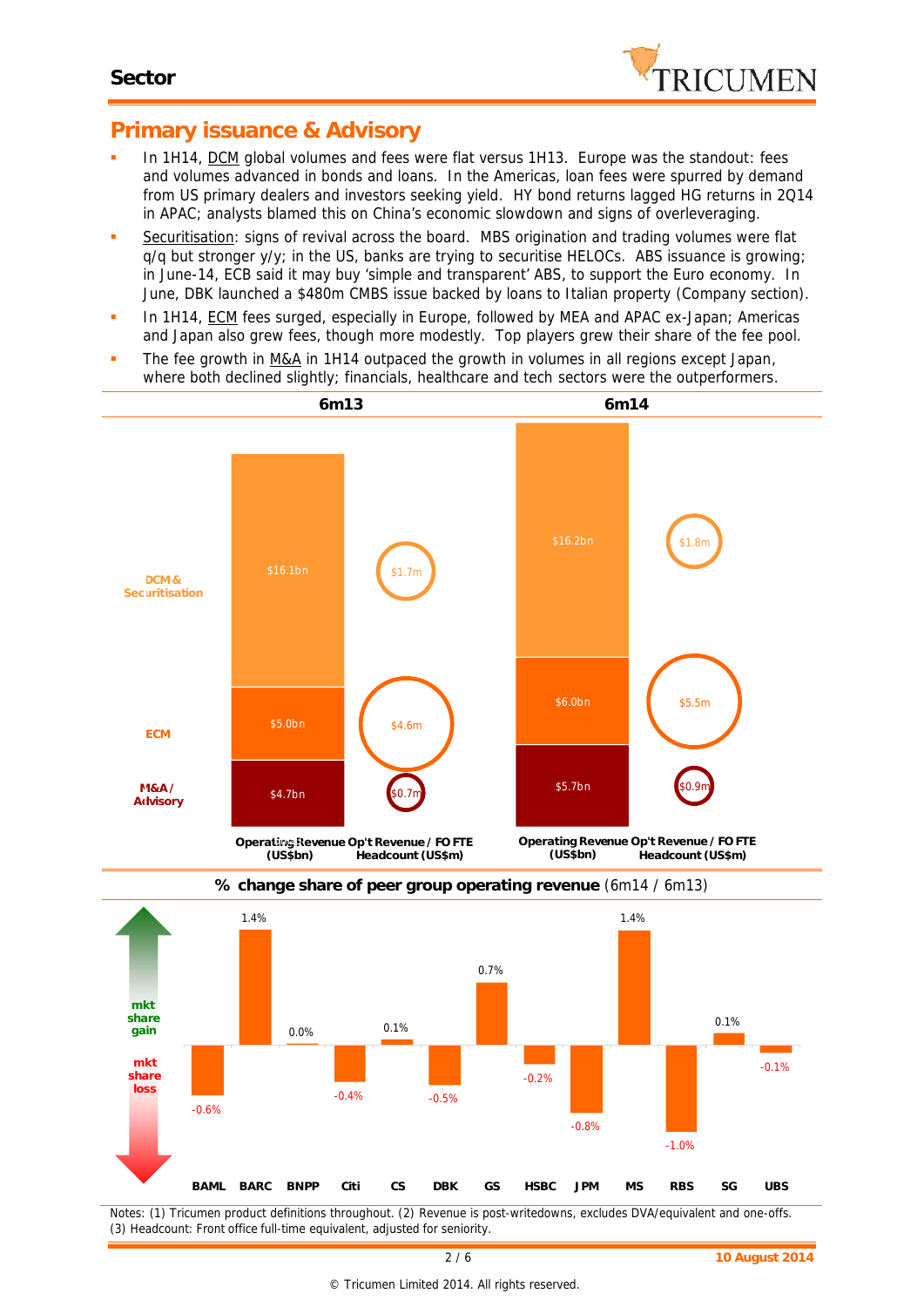### **Sector**



## **FICC**

- FX weakened, except in APAC, which saw improved margins and an increase in local volatility. Ongoing FX investigations and the switch to electronic platforms continues to erode margins.
- In Rates, a range of factors (see our June 'A Perfect Storm' note) depressed the client revenue 'wallet' n 2Q14 – particularly in swaps – in the US. LatAm, however, grew. Elsewhere, the short end outside the US benefited from improved short term rates and margins, especially in European and Singaporean Repo.
- Credit did well in 2Q14, supported, in June, by ECB President's remarks on fighting low inflation. In the US, there was continued margin erosion in HG due to low volatility; HY was strong, though, especially in April and June. Some banks are hiring for their NYC desks. Europe Credit had a healthy 2Q14, on resilient volumes and higher margins. CLO issuance is booming, spurred on by investors seeking yield. According to MS, \$14bn of CLOs were raised in the US in June, a post-'Crunch' high; JPM and Wells Fargo upped their FY14 issuance forecast to \$90-100bn.
- In Commodities, US revenue opportunity weakened, due to oil; APAC grew, in energy *and* metals.





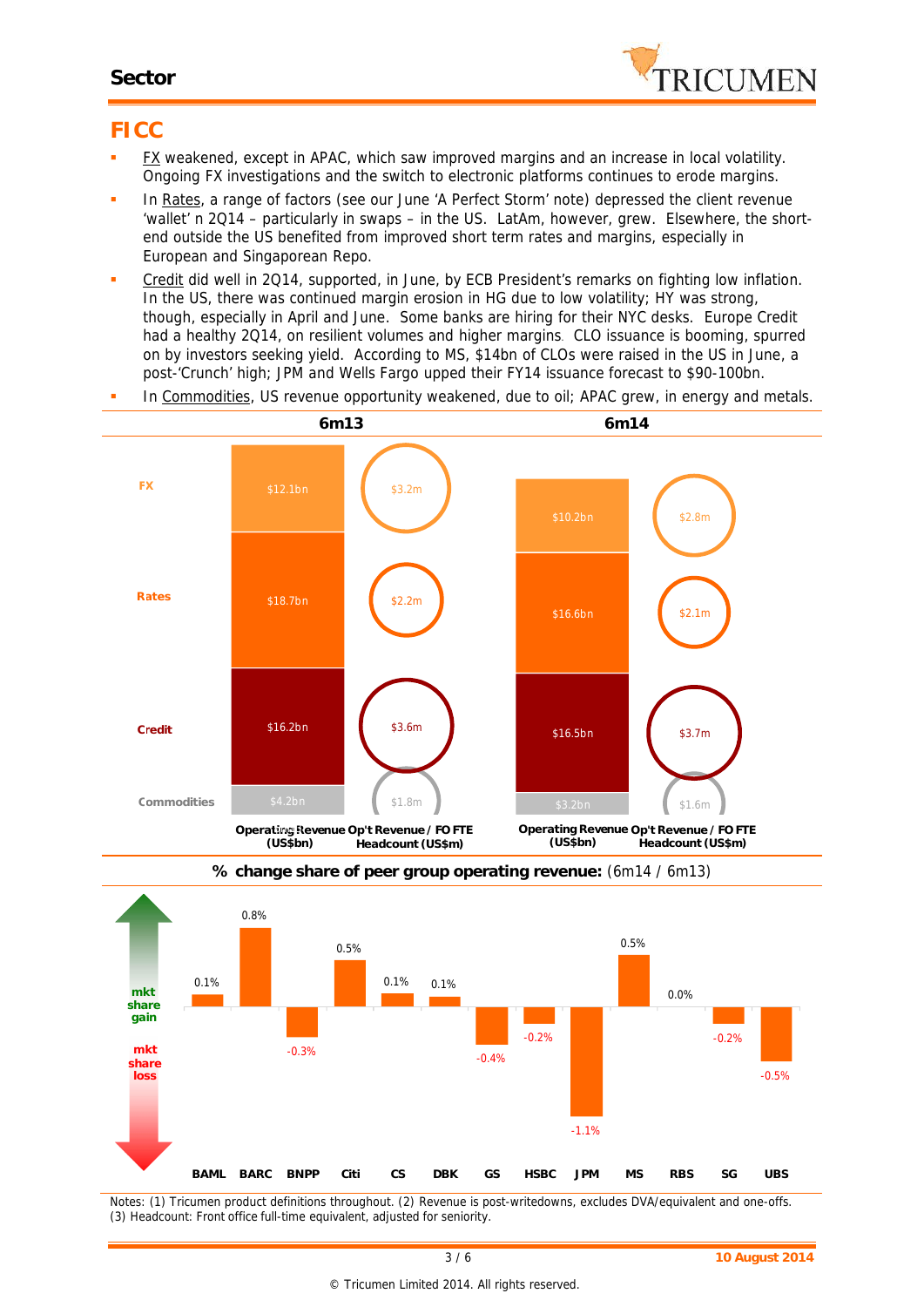

## **Equities**

- In Cash Equities, strong high-touch volumes offset much of the decline from (the very strong) 1Q14, in both the US and Europe.
- In Equity Derivatives, flow product revenue declined sharply; in the US, however, banks benefitted from a moderate year-on-year increase in institutional demand. Structured equity derivatives revenue recorded a steady – if modest – growth in all regions.
- **Prime services recorded a modest year-on-year growth, driven by higher hedge fund volumes** which partially offset a decline in US securities lending volume in June.

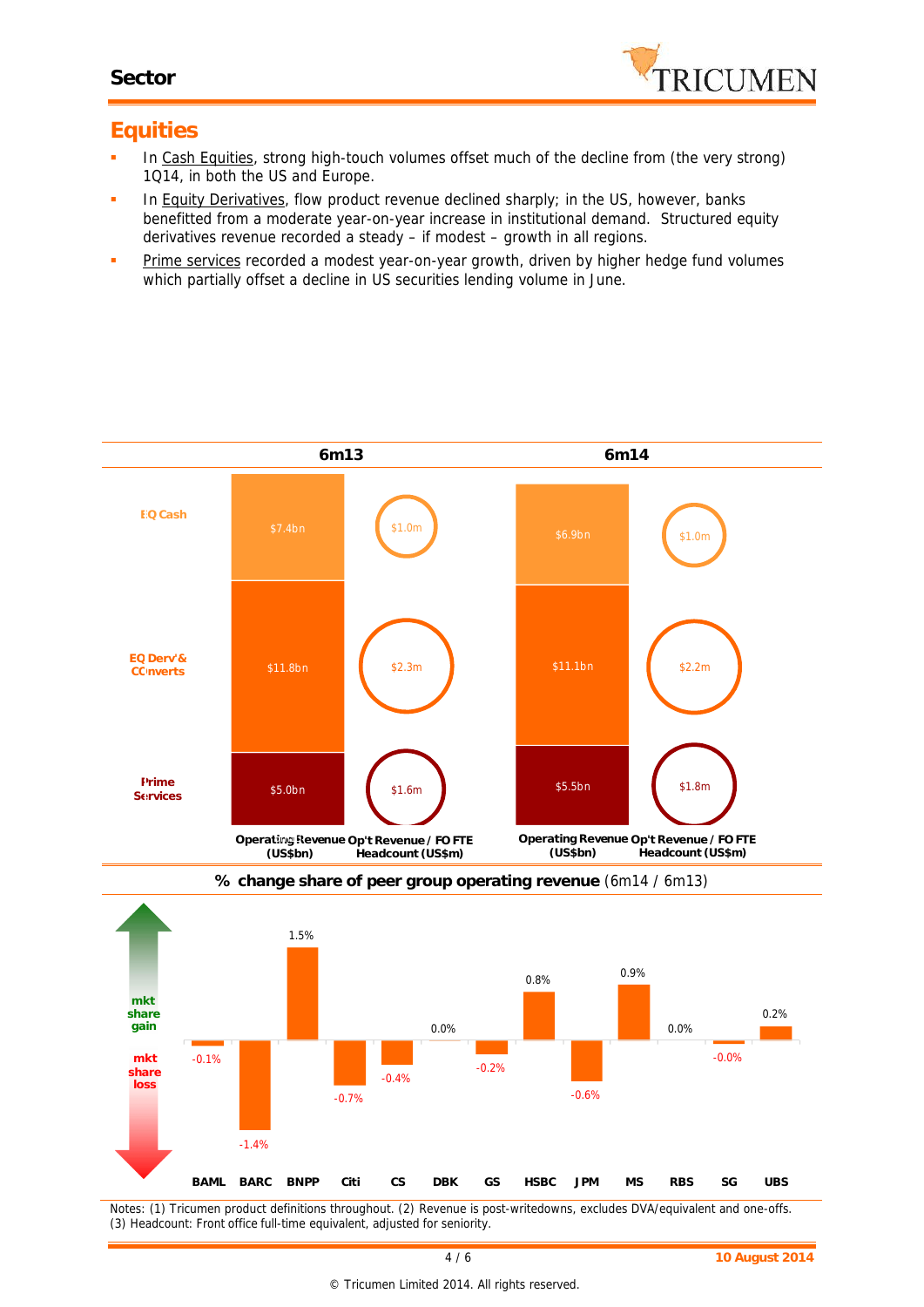

# **Revenue dynamics**

### **2Q14/2Q13** (Operating revenue, % change, US\$, Global Level 1) BAML BARC BNPP Citi CS DBK GS HSBC JPM MS RBS SG UBS Top 25% Bottom 25% Capital Markets: Total +4% -3% Primary +31% +5% DCM Bonds +28% -9% DCM Loans +18% -11% Securitisation  $\Box$  N/M +3 +36% +12%  $\Box$  +36% +12% +36% +12% ECM N/M +53% +37% M&A / Advisory N/M +20% -2% Secondary -3% -11% FX -7% -23% Rates **+19% -11% +10% -11% +10% -11% +10% -11%** Credit N/M N/M N/M +23% -6% Commodities N/M -6% -53% EQ Cash N/M -0% -14% EQ Derv & Converts N/M -7% -19% Prime Services  $\begin{array}{ccc} \downarrow \downarrow & \downarrow \downarrow & \downarrow \downarrow & \downarrow \downarrow & \downarrow \downarrow & \uparrow \uparrow & \downarrow \downarrow & \uparrow \uparrow & \downarrow \downarrow & \uparrow \uparrow & \downarrow \downarrow & \uparrow \uparrow & \downarrow \downarrow & \downarrow \downarrow & \downarrow \downarrow & \downarrow \downarrow & \downarrow \downarrow & \downarrow \downarrow & \downarrow \downarrow & \downarrow \downarrow & \downarrow \downarrow & \downarrow \downarrow & \downarrow \downarrow & \downarrow \downarrow & \downarrow \downarrow & \downarrow \downarrow & \downarrow \downarrow & \downarrow \downarrow & \down$ Prop Trading N/M N/M N/M N/M N/M +9% -12% Principal Investments N/M N/M N/M N/M N**/M N/M N/M N/M N/M N/M N/M N/M N/M** +57% +3%

### **6m14/6m13** (Operating revenue, % change, US\$, Global Level 1)

|                              |             | ັ           |             |      |           |            |    |             |            |               |               |               |            |         |            |
|------------------------------|-------------|-------------|-------------|------|-----------|------------|----|-------------|------------|---------------|---------------|---------------|------------|---------|------------|
|                              | <b>BAML</b> | <b>BARC</b> | <b>BNPP</b> | Citi | <b>CS</b> | <b>DBK</b> | GS | <b>HSBC</b> | <b>JPM</b> | <b>MS</b>     | <b>RBS</b>    | SG            | <b>UBS</b> | Top 25% | Bottom 25% |
| Capital Markets: Total       | ⇨           | ⇩           | ⇧           | ⇩    | ⇑         | ⇩          | ⇨  | ⇨           | ⇩          | ⇧             | ⇨             | ⇩             | ⇩          | $-1%$   | $-6%$      |
| Primary                      | ⇩           | ⇧           | ⇨           | ⇩    | ⇨         | ⇩          | ⇨  | ⇩           | ⇩          | ⇧             | ⇩             | ⇧             | ⇨          | $+15%$  | $+2%$      |
| <b>DCM Bonds</b>             | ⇩           | ⇧           | ⇩           | ⇨    | ⇨         | ⇨          | ⇩  | ⇩           | ⇩          | ⇨             | ⇩             | ⇧             | ⇑          | $+15%$  | $-12%$     |
| DCM Loans                    | ⇩           | ⇩           | ⇨           | ⇨    | ⇩         | ⇩          | ⇑  | ⇧           | ⇩          | ⇧             | $\Rightarrow$ | ⇨             | ⇩          | $+6%$   | $-11%$     |
| Securitisation               | ⇨           | ⇧           | ⇨           | ⇩    | ⇩         | ⇩          | ⇨  | ⇧           | ⇩          | $\Rightarrow$ | ⇩             | ⇩             | ⇑          | $+27%$  | $+1%$      |
| <b>ECM</b>                   | ⇩           | ⇧           | ⇩           | ⇩    | ⇨         | ⇩          | ⇨  | ⇨           | ⇩          | ⇧             | N/M           | ⇧             | ⇩          | $+31%$  | $+21%$     |
| M&A / Advisory               | ⇩           | ⇨           | ⇧           | ⇩    | ⇩         | ⇨          | ⇩  | ⇧           | ⇧          | ⇨             | N/M           | ⇩             | ⇩          | $+37%$  | $+13%$     |
| Secondary                    | ⇨           | ⇩           | ⇧           | ⇩    | ⇨         | ⇨          | ⇩  | ⇩           | ⇩          | ⇧             | ⇧             | ⇨             | ⇩          | $-4%$   | $-9%$      |
| <b>FX</b>                    | 슌           | ⇧           | ⇧           | ⇨    | ⇩         | ⇨          | ⇩  | ⇩           | ⇩          | ⇨             | ⇩             | ⇨             | ⇩          | $-9%$   | $-21%$     |
| Rates                        | ⇨           | ⇩           | ⇩           | ⇩    | ⇩         | ⇨          | ⇨  | ⇑           | ⇩          | ⇧             | ⇧             | $\Rightarrow$ | ⇩          | $-0%$   | $-30%$     |
| Credit                       | ⇨           | N/M         | ⇨           | ⇩    | ⇧         | ⇩          | ⇨  | N/M         | ⇩          | ⇨             | ⇩             | ⇧             | N/M        | $+10%$  | $-5%$      |
| Commodities                  | ⇨           | ⇩           | ⇨           | ⇑    | ⇩         | ⇩          | ⇩  | ⇧           | ⇧          | ⇩             | N/M           | $\Rightarrow$ | ⊕          | $-7%$   | $-35%$     |
| EQ Cash                      | ⇩           | ⇩           | ⇧           | ⇩    | ⇩         | ⇩          | ⇩  | ⇨           | ⇧          | ⇨             | N/M           | ⇧             | ⇨          | $+5%$   | $-9%$      |
| EQ Derv & Converts           | ⇨           | ⇩           | ⇧           | ⇑    | ⇩         | ⇨          | ⇩  | ⇧           | ⇩          | ⇩             | N/M           | ⇨             | ⇩          | $-4%$   | $-11%$     |
| Prime Services               | ⇩           | ⇨           | ⇩           | ⇩    | ⇧         | ⇨          | ⇩  | ⇩           | ⇩          | ⇧             | N/M           | $\Rightarrow$ | ⇑          | $+11%$  | $+4%$      |
| Prop Trading                 | N/M         | ⇩           | ⇑           | ⇩    | ⇧         | N/M        | ⇨  | ⇩           | ⇩          | N/M           | N/M           | ⇨             | N/M        | $+10%$  | $-18%$     |
| <b>Principal Investments</b> | N/M         | N/M         | N/M         | N/M  | ⇨         | ⇩          | ⇨  | ⇧           | N/M        | ⇩             | N/M           | N/M           | N/M        | $+13%$  | $-11%$     |

*Source: Tricumen. Notes: (1) Tricumen product definitions throughout. (2) Arrows show % change in revenue vs peers. Up- /down-arrows: top-/bottom-quartile. (3) Revenue is post-writedowns, excludes DVA/equivalent and one-offs, as described in the Company Section.*